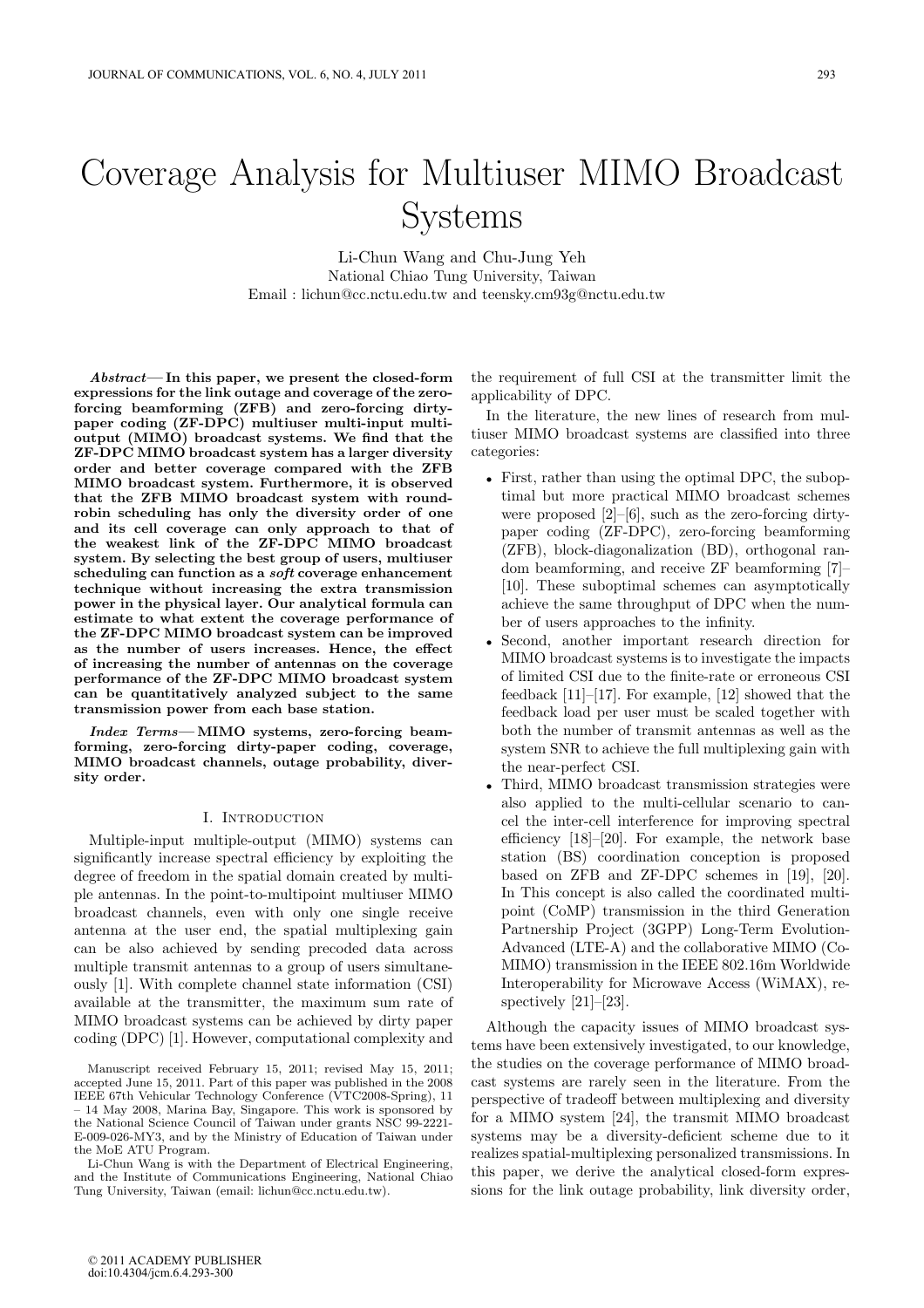and the reliable coverage radius of a multiuser MIMO broadcast system. It is found that multiuser scheduling can function as a **link diversity compensation and soft coverage extension** technique for the MIMO broadcast systems. The concept of soft coverage extension by multiuser scheduling was suggested for point-to-point MIMO systems in [25] since multiuser scheduling can improve the coverage of MIMO broadcast systems without increasing transmission power in the physical layer. In [26], the authors derived the closed-form expressions for the outage and error rate performances in a single-user ZF-MIMO system with imperfect channel feedback. However, both [25], [26] only considered the single-user MIMO system that serves one single user at any time instant, rather than the MIMO broadcast systems that serves a group of users simultaneously. Our developed analytical framework can evaluate to what extent the multiuser scheduling can improve the coverage performance of the multiuser MIMO broadcast systems.

In this paper, we focus on two famous precoding schemes, ZF-DPC and ZFB, to address the link and coverage performance of a MIMO broadcast system. Different from the results in [27], we have further provided some other works to make the link performance issue of MIMO broadcast systems more complete. The additional works can be summarized as follows:

- We derived the link diversity order of MIMO broadcast systems with ZF-DPC and ZFB transmission precoding schemes. We find that the diversity order of the *i*-th link for an  $N_t$ -link ZF-DPC broadcast system without scheduling and ordering is  $N_t-i+1$  and that of the ZFB broadcast system without scheduling is one, where  $N_t$  is the number of transmit antennas. Taking the strongest link of ZF-DPC as an example. The diversity order becomes  $KN_t$  instead of  $N_t$  when combining with  $K$ -user greedy scheduling. In [27], we have observed this phenomenon via simulations but not provided theoretical proofs.
- We consider the coverage extension issue with different number of users K and antennas  $N_t$  when taking advantage of multiuser scheduling. We demonstrate a soft coverage enhancement technique for MIMO broadcast systems by taking advantage of multiuser scheduling.

The rest of this paper is organized as follows. Section II introduces the ZF-DPC and ZFB MIMO broadcast systems. In Section III, we define the link outage probability, diversity order, and reliable coverage radius in MIMO broadcast systems. In Sections IV and V, we derive the analytical expressions of these coverage related performance metrics for the ZF-DPC and ZFB MIMO broadcast systems. Numerical results are shown in Section VI. We give our concluding remarks in Section VII.

## II. Background

### A. System Model

Consider a single-cell multiuser MIMO broadcast system with a BS and  $K$  users. The BS is equipped with

 $N_t$  transmit antennas, but each of  $K$  user terminals has only one receive antenna. Thus,  $N_t$  users are selected from  $K$  users for simultaneous transmission with different data streams. The subset of users' indices to which a BS intends to transmit different information is denoted by  $S \subset \{1,\ldots,K\}, |\mathcal{S}| = N_t.$ 

The beamforming weight matrix at the transmitter is denoted by  $\mathbf{W} = [\mathbf{w}_1 \dots \mathbf{w}_{N_t}],$  where  $\mathbf{w}_i \in$  $\mathbb{C}^{N_t\times 1}$  and the input signal vector is denoted by **u** =  $[\sqrt{P_1}u_1,\ldots,\sqrt{P_N_t}u_{N_t}]^T$ . Here  $u_i$  and  $P_i$  represent the uncorrelated unit-power signal symbol and the power of the symbol associated with user  $i$ , respectively. Then, the transmitted signal vector **x** is written as  $x = Wu$  $\sum_{l}^{N_t} \sqrt{P_i} \mathbf{w}_i u_i \in \mathbb{C}^{N_t \times 1}$ . Let  $\mathbf{y} \in \mathbb{C}^{N_t \times 1}$  be the received  $i=1$ <br>signal vector, and  $\mathbf{G}(\mathcal{S})$  be the  $N_t \times N_t$  channel matrix corresponding to S. Denote  $\mathbf{n} \in \mathbb{C}^{N_t \times 1}$  as the complex Gaussian noise vector with  $E[\mathbf{n}\mathbf{n}^H] = \sigma^2 \mathbf{I}_{N_t}$ , where  $(\cdot)^H$ denotes conjugate transpose. Then, the received signal can be expressed as

$$
\mathbf{y} = \mathbf{G}(\mathcal{S})\mathbf{x} + \mathbf{n} = \mathbf{g}\mathbf{H}(\mathcal{S})\mathbf{x} + \mathbf{n} \tag{1}
$$

where **g** is an  $N_t \times N_t$  diagonal matrix with **g** = where  $\mathbf{g}$  is an  $N_t \times N_t$  diagonal matrix with  $\mathbf{g}$  =<br>diag $\{\sqrt{g_1}, \sqrt{g_2}, \dots, \sqrt{g_{N_t}}\}$  and  $g_i$  depicts the path loss between the BS and user i. For a user at a distance of R from the BS,  $q_i$  can be written as [28]

$$
10\log_{10} g_i = -10\mu \log_{10} R + g_0 \quad [\text{dB}] \tag{2}
$$

where  $\mu$  is the path loss exponent and  $g_0$  is a constant subject to certain path loss models  $1$ . Assume that all users experience independent flat Rayleigh fading and the transmission power is constrained by  $E[\mathbf{x}^H\mathbf{x}] = P_T$ .

#### B. Zero-Forcing Dirty-Paper Coding (ZF-DPC)

Based on QR-type decomposition, a suboptimal solution of **W** was found in [1]. Let  $H(S) = LQ$  be the QR-type decomposition of  $H(S)$ , where **L** is a lower triangular matrix and **Q** is a unitary matrix. With  $W = Q<sup>H</sup>$ , the corresponding system model in (1) can be written as

$$
y_i = l_{i,i}\sqrt{g_i P_i}u_i + \sum_{j\n(3)
$$

Note that  $\mathbf{W} = \mathbf{Q}^H$  can cancel the interference from users with indices  $j>i$ . The remaining interference terms with indices  $j < i$  are taken care of by applying DPC successively. For simplicity, we consider the equal power allocation, that is,  $P_i = P_T/N_t$ , where  $i = 1, ..., N_t$ . The rate of the *i*th link for ZF-DPC is  $\log_2(1+|l_{i,i}|^2 \rho_i/N_t)$  =  $log_2(1+\gamma_i)$ , where  $\rho_i$  is the average received signal-to-noise ratio (SNR),  $\gamma_i$  is the effective received SNR, and the term

<sup>1</sup>For example, in a macro-cell environment, the path loss model of modified COST-231 Hata urban and suburban models are respectively  $-35 \log_{10} R - 31.5$  [dB] (i.e.,  $\mu = 3.5$  and  $g_0 = -31.5$  dB) and  $-35 \log_{10} R - 34.5$  [dB] (i.e.,  $\mu = 3.5$  and  $g_0 = -34.5$  dB) [29], where the antenna height of the base station is  $32 \text{ m}$ , the antenna height of the user terminal is 1.5 m, and carrier frequency is 1.9 GHz.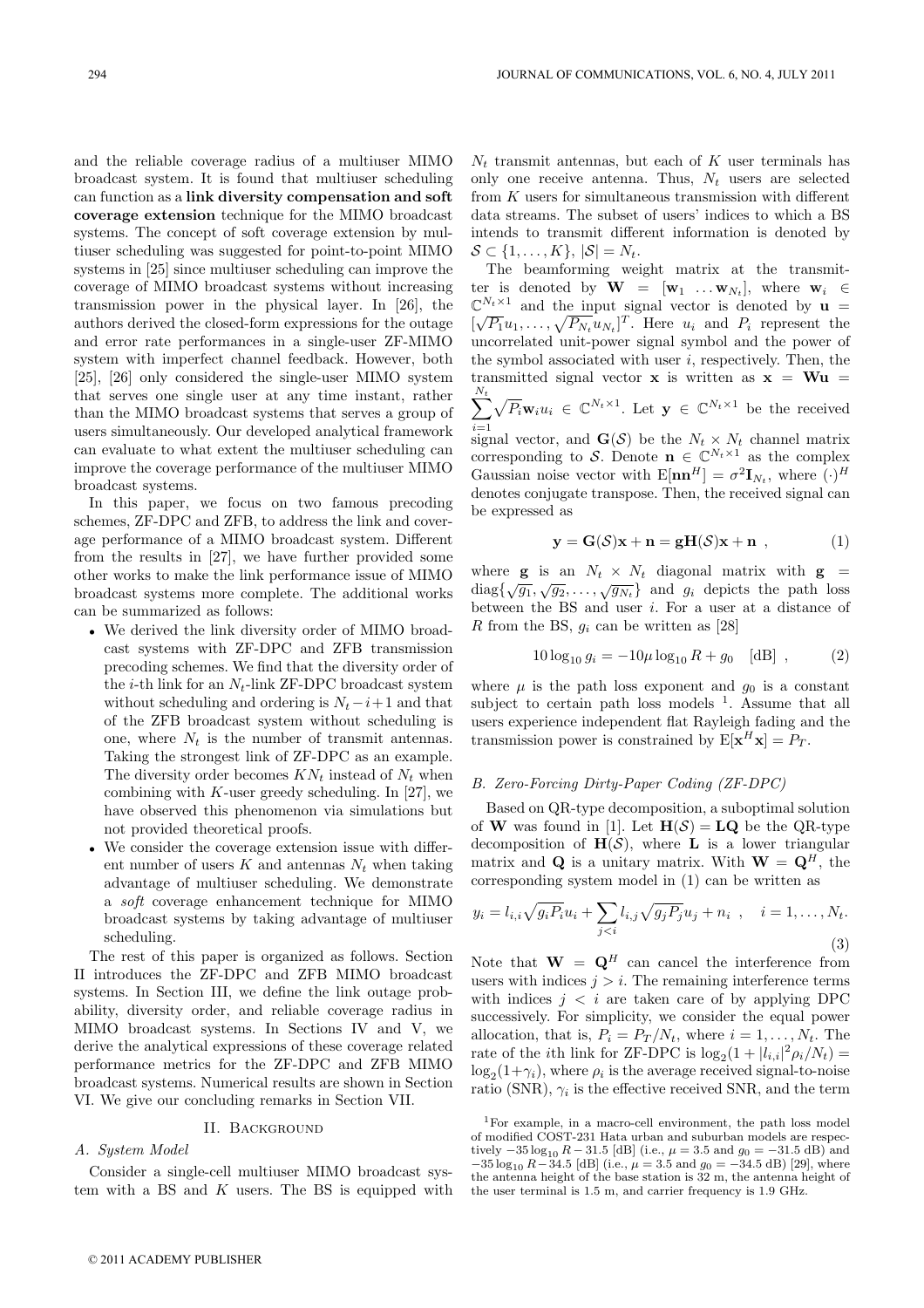$|l_{i,i}|^2$  can be viewed as the effective channel gain at the *i*th link. Specifically,  $\rho_i$  can be represented as

$$
\rho_i = \frac{P_T g_i}{\sigma^2} = \frac{P_T 10^{g_0/10}}{\sigma^2 R_i^{\mu}} \quad . \tag{4}
$$

## C. Zero-Forcing Beamforming (ZFB)

The ZFB scheme [1] aims at inverting the channel matrix to create orthogonal channels between the transmitter and the receiver. By choosing the weight matrix  $W =$  $H(S)^H(H(S)H(S)^H)^{-1}$ , the corresponding system model in (1) can be written as

$$
\mathbf{y} = \mathbf{g}\mathbf{H}(\mathcal{S})\mathbf{H}(\mathcal{S})^H(\mathbf{H}(\mathcal{S})\mathbf{H}(\mathcal{S})^H)^{-1}\mathbf{u} + \mathbf{n} = \mathbf{g}\mathbf{u} + \mathbf{n} \tag{5}
$$

and the *i*th received signal is given by  $y_i = \sqrt{g_i P_i} u_i + n_i$ . Due to the transmit power constraint  $E[\mathbf{x}^H\mathbf{x}] \leq P_T$ , we have the following relation:

$$
\|\mathbf{w}_1\|^2 P_1 + \ldots + \|\mathbf{w}_{N_t}\|^2 P_{N_t} \le P_T \quad , \tag{6}
$$

where  $\|\mathbf{w}_i\|^2 = [(\mathbf{H}(\mathcal{S})\mathbf{H}(\mathcal{S})^H)^{-1}]_{i,i}$ . In (6), it implies that ZFB incurs an excess transmission power penalty due to the required interference cancellation power on **W**. According to (6), power loading is  $\|\mathbf{w}_i\|^2 P_i = P_T / N_t$ , where  $i = 1, \ldots, N_t$ . As a result, the data rate at the *i*th link of ZFB is

$$
\log_2\left(1+\frac{g_iP_i}{\sigma^2}\right) = \log_2\left(1+\frac{b_i\rho_i}{N_t}\right) = \log_2(1+\gamma_i),\tag{7}
$$

where  $b_i = 1/||\mathbf{w}_i||^2$  is the effective channel gain.

# III. Performance Metrics

## A. Link Outage Probability

We first define the link outage probability to reflect what extent a MIMO broadcast system can reliably support the corresponding link quality. For a single-input single-output system (SISO), link outage [30] is usually defined as the probability of the effective received SNR is less than a predetermined value  $\gamma_{th}$ , i.e.,  $P_{\text{out}} = P_r \{ \gamma \langle \gamma_{th} \rangle$ . As for the MIMO broadcast systems, all the data links serve different individual users. Thus, we can define the link outage probability of the ith link the same as in the SISO case, i.e.,  $P_{\text{out}}^i = P_r \{ \gamma_i < \gamma_{th} \}.$ 

#### B. Diversity Order

Let link outage probability  $P_{\text{out}}(\cdot)$  be a function of SNR. Then, the link diversity order  $D_{\text{order}}$  is defined as [31]

$$
D_{\text{order}} \triangleq - \lim_{\rho \to \infty} \frac{\log P_{\text{out}}(\rho)}{\log \rho} , \qquad (8)
$$

where  $\rho$  is the receive SNR. The metric can provide an intuitional observation on link performance.



Fig. 1. Illustration of link reliability and reliable coverage.

#### C. Link Coverage Reliability

Referring to the link outage probability  $P_{\mathrm{out}},$  we further define  $(1 - P_{\text{out}})$  as the link coverage reliability for its corresponding link radius associated with the required SNR as shown in Fig. 1. Specifically, the link coverage reliability  $(1 - P_{\text{out}})$  represents the probability of the effective received SNR being higher than  $\gamma_{th}$ . Therefore, the link radius associated with the required SNR and  $(1 - P_{\text{out}})$  reliability is defined as the **reliable coverage**. Typically, 90% link reliability is required for most wireless systems.

## IV. Analysis of MIMO Broadcast Systems WITHOUT SCHEDULING

#### A. ZF-DPC without Scheduling

At first we analyze the coverage performance of ZF-DPC MIMO broadcast systems without user selection, i.e., based on round-robin scheduling. Clearly, selecting users randomly cannot result in multiuser diversity gain. By Lemma 2 in [1],  $d_i = |l_{i,i}|^2$  is independent central Chi-squared random variable  $\chi^2_{2(N_t-i+1)}$  with  $2(N_t-i+1)$  degrees of freedom. The probability density function (PDF) of a Chi-squared random variable  $\mathcal{X}_{2a}^2$  is  $f(z) =$  $z^{a-1}e^{-z}/(a-1)!$  for  $z > 0$ . Thus, the PDF of the effective channel gain  $d_i$  can be written as

$$
f_{d_i}(z) = \frac{z^{N_t - i} e^{-z}}{(N_t - i)!} \quad \text{for} \quad i = 1, ..., N_t \quad , \tag{9}
$$

where  $i = 1$  and  $i = N_t$  represent the strongest and the weakest links in the statistics, respectively. The corresponding cumulative distribution function (CDF) of  $d_i$ can be written as

$$
F_{d_i}(z) = 1 - \frac{\Gamma(N_t - i + 1, z)}{\Gamma(N_t - i + 1)} = 1 - \Gamma_{\mathcal{R}} (N_t - i + 1, z) ,
$$
\n(10)

where  $\Gamma(a) = \int_0^\infty t^{a-1} e^{-t} dt$  is the complete gamma function,  $\Gamma(a,x) = \int_x^{\infty} t^{a-1}e^{-t}dt$  is the upper incomplete gamma function, and  $\Gamma_R(a,x) = \frac{\Gamma(a,x)}{\Gamma(a)}$  is the regularized gamma function. The CDF of the effective received SNR  $\gamma_i = d_i \rho_i / N_t$  for the *i*th link is

$$
F_{\gamma_i}(\gamma) = F_{d_i} \left( \frac{N_t \gamma}{\rho_i} \right) = 1 - \Gamma_{\rm R} \left( N_t - i + 1, \frac{N_t \gamma}{\rho_i} \right) \tag{11}
$$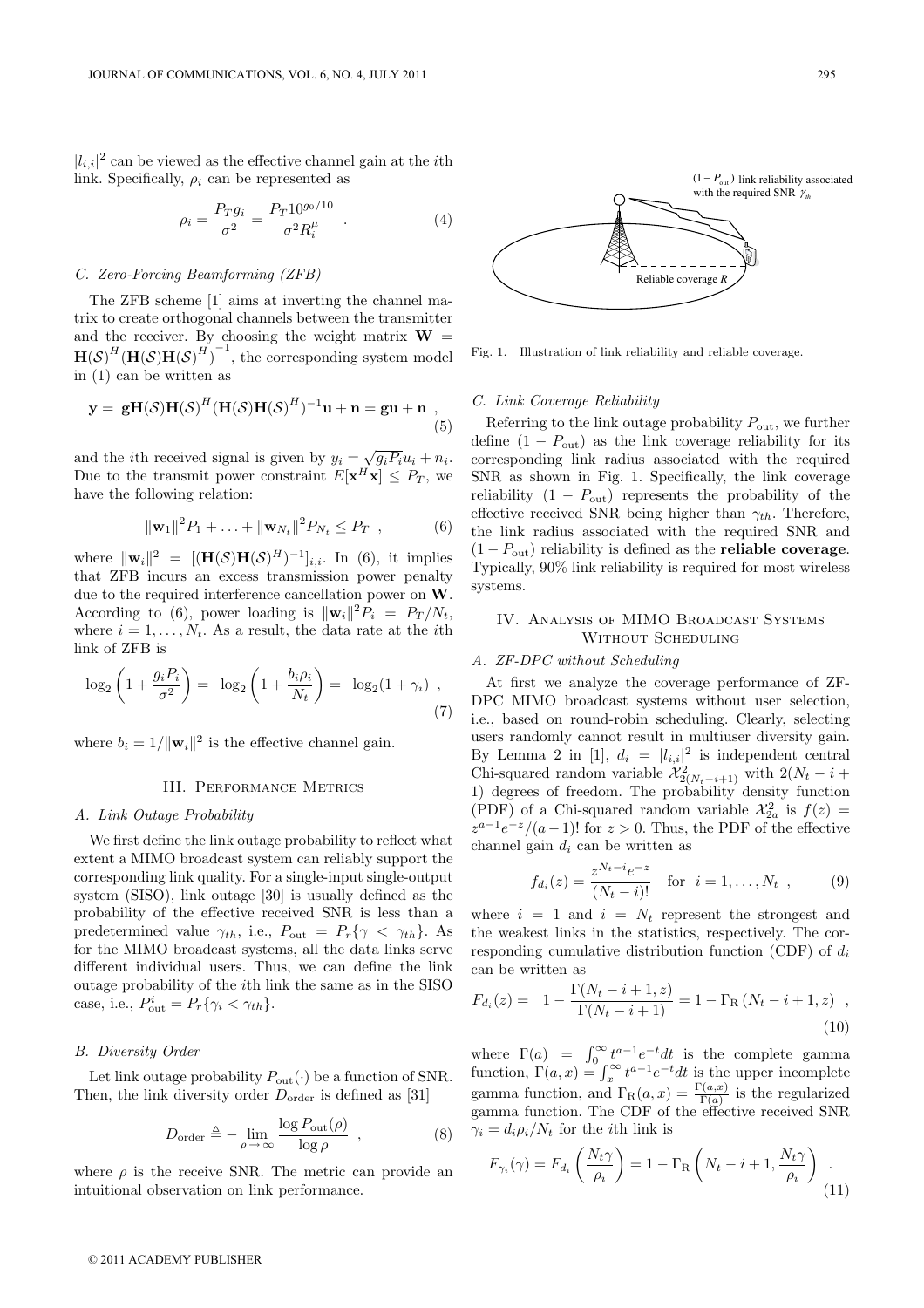Thus, for a given threshold  $\gamma_{th} > 0$ , the link outage probability for the ith link of the ZF-DPC MIMO broadcast system is

$$
P_{\text{out}}^i = F_{\gamma_i}(\gamma_{th}) = 1 - \Gamma_{\text{R}} \left( N_t - i + 1, \frac{N_t \gamma_{th}}{\rho_i} \right) . \tag{12}
$$

The following shows the analysis of the link diversity order.

**Theorem 1**: The diversity order of the ith link for an  $N_t$ -link ZF-DPC MIMO broadcast system without scheduling and ordering is  $N_t - i + 1$ .

*Proof:* To ease analysis, we define a function  $Z_i(s)$  as

$$
Z_i(s) = \frac{\log\left(1 - \Gamma_{\rm R}(N_t - i + 1, N_t s \gamma_{th})\right)}{\log s} = \frac{\text{Num}_i(s)}{\text{Den}_i(s)},
$$
\n(13)

where  $s = \rho_i^{-1}$ . When  $\rho_i \to \infty$ ,  $s \to 0$ . Thus, we can have

$$
D_{\text{order}}^i = -\lim_{\rho_i \to \infty} \frac{\log P_{\text{out}}^i(\rho_i)}{\log \rho_i}
$$
  
= 
$$
\lim_{s \to 0} Z_i(s) .
$$
 (14)

Note that  $\lim_{s\to 0} \text{Num}_i(s) = -\infty$  and  $\lim_{s\to 0} \text{Den}_i(s) = -\infty$ and according to the L'Hôpital's rule, we can obtain

$$
D_{\text{order}}^{i} = \lim_{s \to 0} \frac{\text{Num}_{i}'(s)}{\text{Den}_{i}'(s)}
$$
  
= 
$$
\lim_{s \to 0} \left[ \frac{(N_{t}s\gamma_{th})^{N_{t}-i+1} e^{-N_{t}s\gamma_{th}}}{\Upsilon(N_{t}-i+1, N_{t}s\gamma_{th})} \right], (15)
$$

where  $\Upsilon(a,x) = \int_0^x t^{a-1}e^{-t}dt$  is the lower incomplete gamma function. With the property  $\Upsilon(a, x)/x^a \to 1/a$  as  $x \to 0$ , we can obtain the diversity orider  $D_{\text{order}}^i = N_t - i + 1$ for an  $N_t$ -link ZF-DPC MIMO broadcast system without scheduling and ordering.

 $\Box$ This theorem provides a surprising result that the ZF-DPC MIMO broadcast system can support extra diversity gains for  $N_t - i$  links instead of traditional diversity order of one in the spatial multiplexing based MIMO systems. For example, the link diversity orders are respectively order three for  $i = 1$ , order two for  $i = 2$ , and order three for  $i = 3$  as  $N_t = 3$ . The first two links obtain extra diversity

gains under the ZF-DPC MIMO broadcast transmissions. To derive cell coverage  $R_{\text{ZFDPC}}^i$  from (12), we first introduce the inverse of the regularized incomplete gamma function as follows:

$$
x = \Gamma_{\mathcal{R}}(a, z) \Rightarrow z = \Gamma_{\mathcal{R}}^{-1}(a, x) . \tag{16}
$$

By substituting  $(4)$  and  $(16)$  into  $(12)$ , the link coverage can be written as

$$
R_{\text{ZFDPC}}^{i} = \left[ \frac{P_T 10^{g_0/10}}{N_t \gamma_{th} \sigma^2} \Gamma_{\text{R}}^{-1} \left( N_t - i + 1, 1 - P_{\text{out}}^{i} \right) \right]^{\frac{1}{\mu}}, \quad i = 1, \dots, N_t \quad (17)
$$

#### B. ZFB without Scheduling

Alternately, we analyze the coverage performance of the ZFB MIMO broadcast system without user selection. In this case, all the elements in each channel vector are Rayleigh faded. Due to the same statistics, we can view the system as an point-to-point  $N_t \times N_t$  (single user) MIMO system with a ZF receiver. The PDFs of the effective channel gain  ${b_i}_{i=1}^{N_t}$  can be obtained through the PDFs of the ZF receiver's substream SNRs. According to [32], the distribution of the substream SNRs  $\{\gamma_i\}_{i=1}^{N_t}$  for an  $N_t \times N_r$  MIMO system with ZF receiver under equal power allocation are identically distributed  $\mathcal{X}_{2(N_r-N_t+1)}^2$ . In the case of  $N_t = N_r$ , the PDF of unordered  $\{b_i\}_{i=1}^{N_t}$  can be obtained from (9) by letting  $i = N_t$ , which result in exponentially distributed random variable with parameter one.

Therefore, the link outage probability and the coverage performance of the ZFB MIMO broadcast system can be obtained from (12) and (17) with  $i = N_t$ . Clearly, under the same link outage requirement, all ZFB substream links equal the ZF-DPC's weakest link and has the diversity order of one.

**Corollary**: The link diversity order of the ZFB MIMO broadcast system without scheduling is one.

## V. Analysis of MIMO Broadcast Systems with **SCHEDULING**

## A. ZF-DPC with Greedy Scheduling

Now we consider the effects of multiuser scheduling in the MIMO broadcast systems. We focus on the strongest stream link which has the largest radius to determine the cell range. In [33], the authors proposed a greedy scheduling algorithm to select  $N_t$  users out of K users to form  $H(S)$  and *ordering* those selected channel row vectors in the Gram-Schmidt orthogonalization to maximize the system throughput.

The strongest link can be determined by the first selected user's channel row vector  $\mathbf{h}_k \in C^{1 \times N_t}$  for  $k =$  $1, \ldots, K$ . According to the greedy selection algorithm, the selected user  $k^*$  is

$$
k^* = \arg\max_{k \in \{1, \dots, K\}} d_{1,k} \quad , \tag{18}
$$

where  $d_{1,k} = \mathbf{h}_k \mathbf{h}_k^*$ . Note that  $d_{1,k}$  is the sum of  $N_t$  squared magnitudes of circularly symmetric, zero-mean, unitvariance complex Gaussian random variables. Therefore,  $d_{1,k} \sim \mathcal{X}_{2N_t}^2$  with PDF  $f_{d_{1,k}}(z) = z^{N_t-1} e^{-z} / (N_t - 1)!$ . The effective channel gain of the strongest link for the greedy scheduling algorithm is  $\tilde{d}_1 = d_{1,k^*}$  of which PDF can be obtained by the order statistics analysis as follows:

$$
f_{\tilde{d}_1}(z) = K[F_{d_{1,k}}(z)]^{K-1} f_{d_{1,k}}(z) . \qquad (19)
$$

Hence the link outage probability is

$$
P_{\text{out}}^{1} = F_{\tilde{\gamma}_{1}}(\gamma_{th}) = F_{\tilde{d}_{1}}\left(\frac{N_{t}\gamma_{th}}{\rho_{1}}\right)
$$

$$
= \left(1 - \Gamma_{\text{R}}(N_{t}, \frac{N_{t}\gamma_{th}}{\rho_{1}})\right)^{K}.
$$
(20)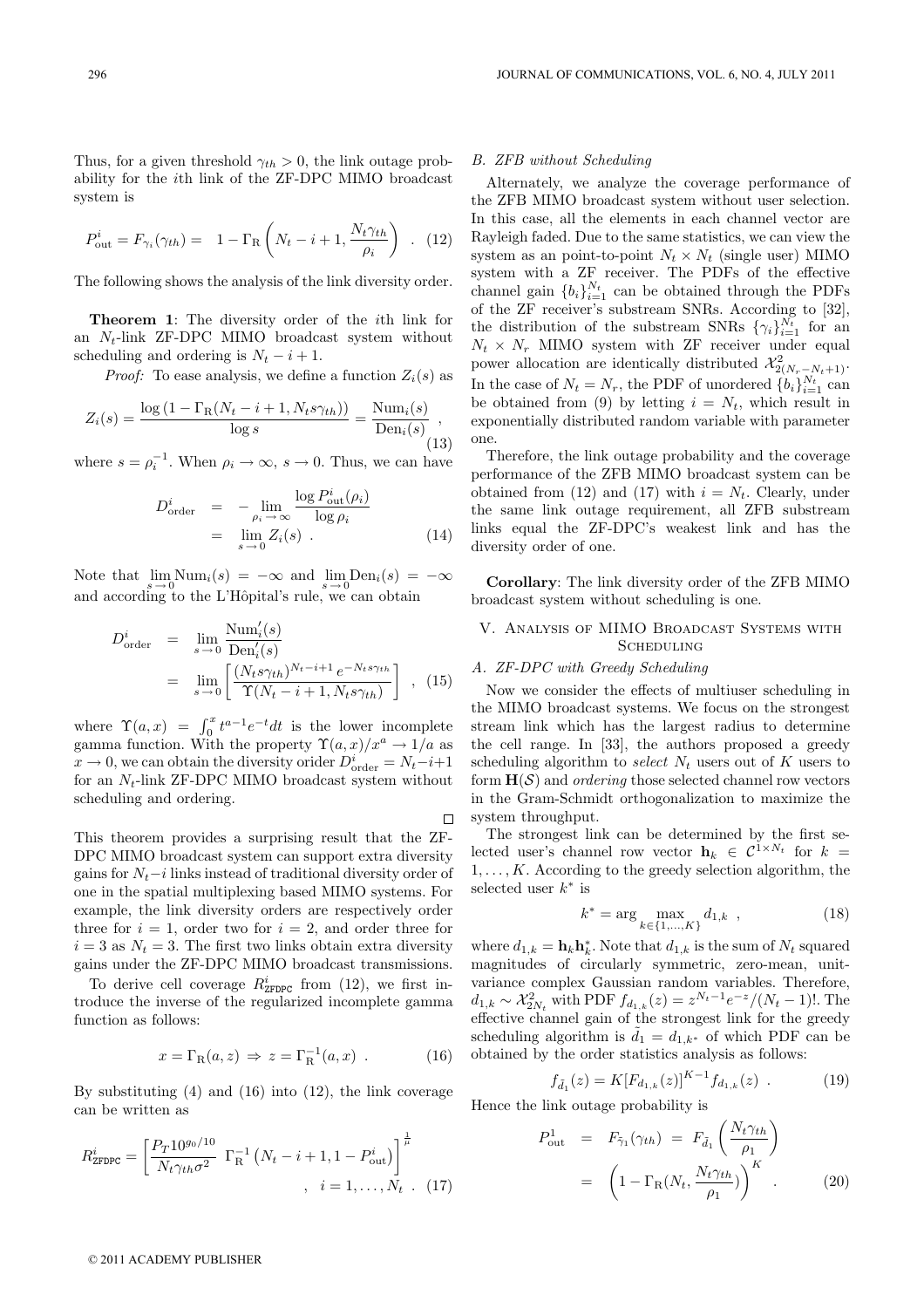The following theorem gives the diversity order of the strongest link in the ZF-DPC MIMO broadcast system.

**Theorem 2**: The diversity order of the strongest link for the  $N_t$ -link ZF-DPC broadcast system with K-user greedy scheduling is  $KN_t$ .

Proof: Similar to the proof of Theorem 1, we define  $Z_1(s)$  as

$$
\tilde{Z}_1(s) = \frac{\log\left([1 - \Gamma_{\rm R}(N_t, N_t s \gamma_{th})]^K\right)}{\log s} = \frac{\tilde{\rm Num}_1(s)}{\tilde{\rm Den}_1(s)} \quad , \quad (21)
$$

where  $s = \rho_1^{-1}$ . Thus, the diversity order is

$$
\tilde{D}_{\text{order}}^1 = -\lim_{\rho_1 \to \infty} \frac{\log P_{\text{out}}^1(\rho_1)}{\log \rho_1} \n= \lim_{s \to 0} \tilde{Z}_1(s) \n\stackrel{(a)}{=} \lim_{s \to 0} \frac{\text{Num}_1'(s)}{\text{Den}_1'(s)} \n= \lim_{s \to 0} \left[ \frac{K(N_t s \gamma_{th})^{N_t} e^{-N_t s \gamma_{th}}}{\Upsilon(N_t, N_t s \gamma_{th})} \right] \n\stackrel{(b)}{=} K N_t ,
$$
\n(22)

where (a) follows L'Hôpital's rule with  $\lim_{s\to 0} \widetilde{\mathrm{Num}}_1(s) =$  $-\infty$  and  $\lim_{s \to 0} \widetilde{\text{Den}}_1(s) = -\infty$  and (b) comes from the property  $\tilde{\Upsilon}(a, x)/x^a \to 1/a$  as  $x \to 0$ .

To derive the link coverage  $\tilde{R}^1_{\texttt{ZFDPC}}$  of the strongest link from (20), we use the inverse of the regularized incomplete gamma function to obtain

$$
\tilde{R}_{\text{ZFDPC}}^{1} = \left[ \frac{P_T 10^{g_0/10}}{N_t \gamma_{th} \sigma^2} \ \Gamma_{\text{R}}^{-1} \left( N_t, 1 - \sqrt[K]{P_{\text{out}}^1} \right) \right]^{\frac{1}{\mu}} \ . \tag{23}
$$

1) Effect of user ordering: Even with random user selection, the ZF-DPC MIMO broadcast system can still take advantage of users ordering. This case is similar to the multiuser MIMO broadcast system with  $K = N_t$  users. The benefit of pure user ordering (not combined with users selection) will be shown in the section of numerical results.

2) Soft coverage extension by scheduling: To examine the benefits of multiuser scheduling, we define the coverage extension ratio  $\eta_{\tt ZFDPC}^1$  as

$$
\eta_{\text{ZFDPC}}^{1} = \frac{\tilde{R}_{\text{ZFDPC}}^{1}}{R_{\text{ZFDPC}}^{1}} = \left[ \frac{\Gamma_{\text{R}}^{-1} \left( N_t, 1 - \sqrt[K]{P_{\text{out}}^{1}} \right)}{\Gamma_{\text{R}}^{-1} (N_t, 1 - P_{\text{out}}^{1})} \right]^{\frac{1}{\mu}}, \quad (24)
$$

where  $\eta_{\text{ZFDPC}}^1$  is a function of  $\{N_t, K, P_{\text{out}}^1, \mu\}$  and can be used to examine how  $N_t$  and K affect the reliable coverage range of the MIMO broadcast system. Here we take the strongest link of ZF-DPC MIMO broadcast system  $(i =$ 1) as an example to address the coverage extension issue. We will show that the reliable coverage increases as the number of users increases and decreases as the number of antennas increases in the numerical results.

For the other links  $(i = 2, ..., N_t)$  of ZF-DPC MIMO broadcast system with greedy scheduling, per link analysis



Fig. 2. Link outage probability performance against the transmit power  $P_T$  when path loss exponent  $\mu = 3.9$  and 4 for both the ZF-DPC and ZFB MIMO broadcast systems, where  $N_t = 3$ ,  $\sigma^2 = -103$ dBm,  $R = 1$  km and  $\gamma_{th} = 2$  dB.

is more difficult than no scheduling case. Although, the equation (46) in [2] provides the PDF of effective channel gains of ZF-DPC with greedy scheduling for  $i = 2, \ldots, N_t$ , this formula is complicated and intractable to derive its closed-form expression for link outage and coverage of ZF-DPC MIMO broadcast system with greedy scheduling so that the exact coverage extension gain can not be found easily.

### B. ZFB with Scheduling

 $\Box$ 

For the ZFB MIMO broadcast system with scheduling, some suboptimal user selection algorithms [2] [3] were proposed to reduce the complexity of the exhaustive search. However, it is difficult to find the exact per link closedform expression for the ZFB MIMO broadcast system with scheduling. To compare with the ZF-DPC MIMO broadcast system, we will show the simulation results of the ZFB MIMO broadcast system based on exhaustive search in Section VI.

## VI. Numerical Results

In this section, we illustrate the achievable link outage and link coverage performances of both the ZF-DPC and ZFB MIMO broadcast systems. Assume that the predetermined value  $\gamma_{th} = 2$  dB,  $\sigma^2 = -103$  dBm,  $g_0 = -32$ dB,  $\mu = 4$  and  $N_t = 3$ .

Figure 2 shows the simulative and analytical link outage performances of both the ZF-DPC and ZFB MIMO broadcast systems without scheduling when user terminals are at the distance of  $R = 1$  km from BS and path loss exponents  $\mu = 3.9$  or 4. Clearly, the link outage probability becomes higher for a larger path loss exponent. Note that  $\mu = 2$  is for free space, and  $\mu = 3.5 \backsim 4$  is for two-path model of an urban radio channel. The diversity orders of different links match our analytical results in Theorem 1.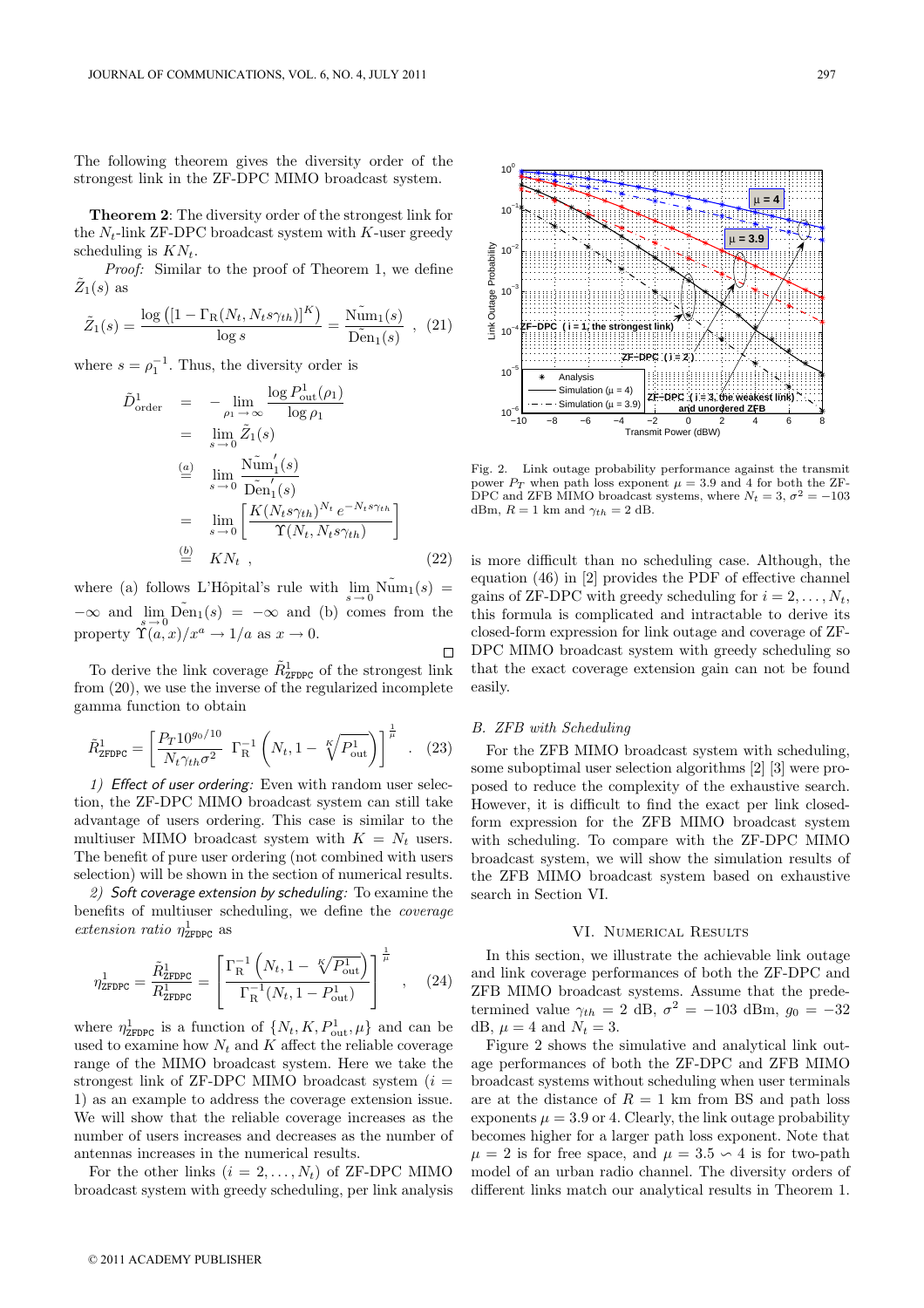

Fig. 3. Link outage probability performance against the transmit power  $P_T$  for the strongest links of both the ZF-DPC and ZFB MIMO power  $P_T$  for the strongest links of both the ZF-DPC and ZFB MIMO<br>broadcast systems with and without scheduling when  $N_t = 3$ ,  $\sigma^2 =$ <br>-103 dBm,  $u = 4$ ,  $B = 2$  km,  $K = 5$  and  $\gamma u = 2$  dB −103 dBm,  $\mu = 4$ ,  $R = 2$  km,  $K = 5$  and  $\gamma_{th} = 2$  dB.

For example, the strongest link  $i = 1$  has the diversity order of three, the link  $i = 2$  has the diversity order of two, but the weakest link  $i = 3$  has only the diversity order of one. Clearly, the ZF-DPC MIMO broadcast system can support extra diversity gains for  $N_t - 1$  links instead of traditional diversity order of one in a spatial multiplexing based MIMO system. However, the broadcast system with ZF precoding has merely diversity order of one.

Figure 3 shows the link outage for the strongest links of both the ZF-DPC and ZFB MIMO broadcast systems with and without scheduling for five users  $(K = 5)$  at the distance of  $R = 2$  km from BS. In the figure, it is shown that the multiuser diversity gain is still significant even if the degree of freedom is merely  $K = 5$ . From this figure, the curve of ZF-DPC with greedy scheduling tends to have the diversity of order  $KN_t = 15$ . As a result, the deficient diversity of the spatial multiplexing based MIMO broadcast system can be compensated by taking advantage of multiuser scheduling.

Figure 4 shows the corresponding link coverage performance of Fig. 3 in which we set the link reliability as 0.9 under  $\gamma_{th} = 2$  dB. Clearly, coverage is extended in both the ZF-DPC and ZFB MIMO broadcast systems with scheduling even with  $K = 5$ . For example, it can only maintain 90% link reliability as far as about 1.6 km radius without scheduling, but can extend to 2.1 km with scheduling for the ZF-DPC MIMO broadcast systems when  $P_T = 0$  dBW, i.e. the achievable coverage increases 31.25% by the help of multiuser scheduling.

Figure 5 shows the coverage improvement for a different numbers of users in the ZF-DPC and ZFB MIMO broadcast systems when  $P_T = 0$  dBW. The benefit of user ordering can be clearly observed from the coverage enhancement of ZF-DPC's strongest link at  $K = N_t = 3$ . Specifically, the cell radius is improved from 1.46 km to 1.8 km.



Fig. 4. Link coverage performance against the transmit power  $P_T$  for different stream links of both the ZF-DPC and ZFB MIMO broadcast systems when  $N_t = 3$ ,  $\sigma^2 = -103$  dBm,  $\mu = 4$ ,  $P_{out} = 0.1$ ,  $K = 5$ and  $\gamma_{th} = 2$  dB.



Fig. 5. Link coverage performance against the number of users  $K$  for different stream links of both the ZF-DPC and ZFB MIMO broadcast systems when  $N_t = 3$ ,  $\sigma^2 = -103$  dBm,  $\mu = 4$ ,  $P_{out} = 0.1$ ,  $P_T = 0$ dBW and  $\gamma_{th} = 2$  dB.

Figure 6 shows the coverage extension gain with different  $N_t$  and K according to (24). One can see that the benefit of multiuser scheduling is significant as  $K$ increases. However, the multiuser scheduling gain will reduce as more antennas are employed at the BS, i.e., for a larger  $N_t$ . From the above numerical results, we know that **soft coverage** enhancement can be achieved by applying multiuser scheduling techniques without increasing transmission power. That is, link quality is improved by multiuser diversity so that the reliable coverage can be extended. As the number of antennas equipped at a base station increases, transmit power allocated to each link will decrease under the same transmit power constraint. As a result, it will be hard for the MIMO broadcast system to maintain the same reliable coverage with a predetermined SNR requirement.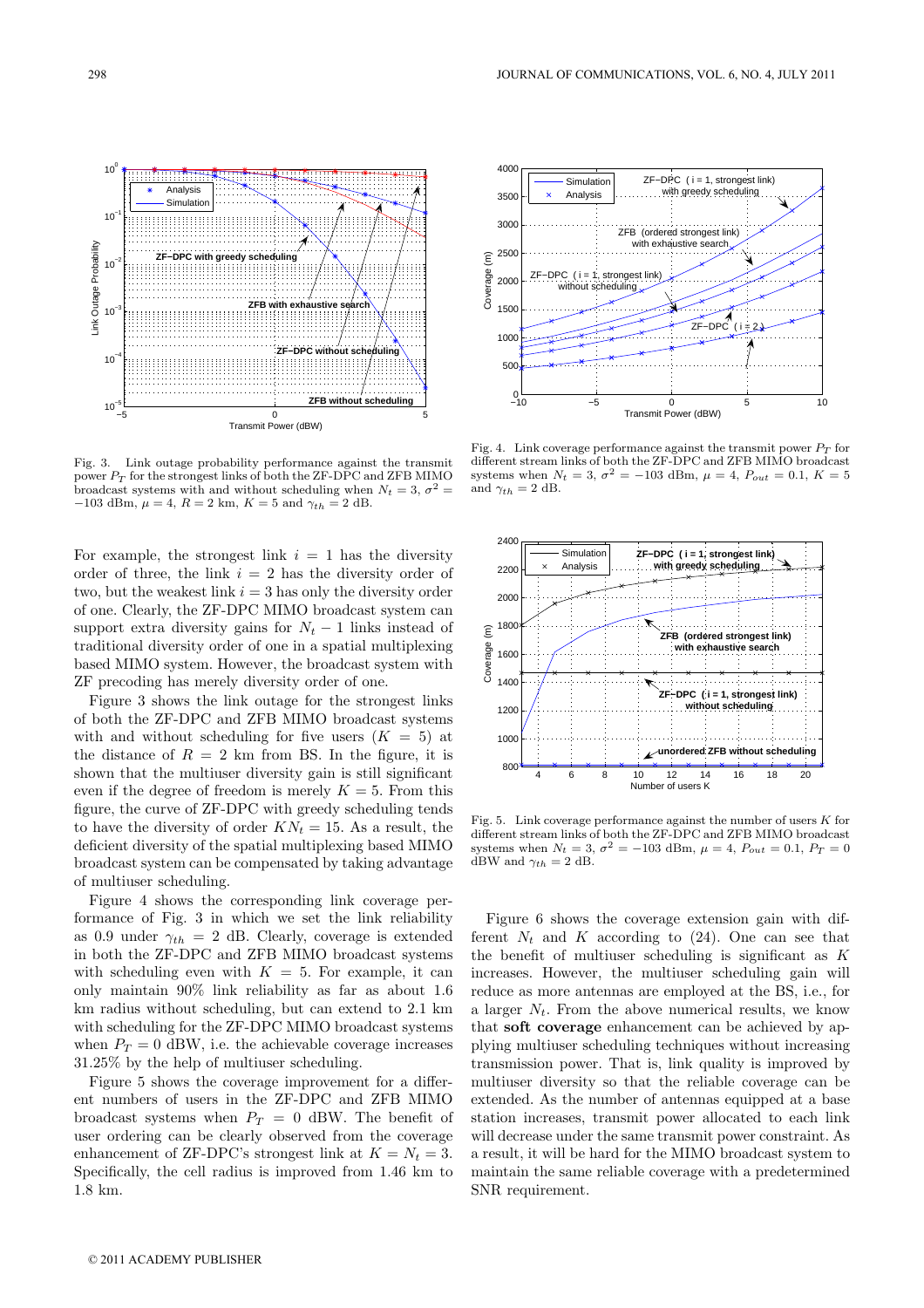

Fig. 6. Coverage extension gain against the number of users K for the strongest link of the ZF-DPC MIMO broadcast system with  $N_t = 2, 3, \text{ and } 4.$ 

# VII. CONCLUSION

In this paper, we have analyzed the link outage, diversity order, and link coverage performance for the multiuser MIMO broadcast systems. We derive analytical closedforms of the link outage probability, diversity order and reliable link coverage for both the ZF-DPC and ZFB MIMO broadcast systems. We define the coverage extension ratio to demonstrate how multiuser scheduling can improve the reliable coverage of the MIMO broadcast system without increasing BS transmission power. From our analysis, the reliable coverage can be extended significantly as the number of users increases, but the performance gain due to multiuser scheduling is reduced as the antennas installed at a BS increase.

# **REFERENCES**

- [1] G. Caire and S. Shamai, "On the achievable throughput of a multi-antenna Gaussian broadcast channel," IEEE Trans. on Information Theory, vol. 49, no. 7, pp. 1691 – 1706, Jul. 2003.
- [2] G. Dimić and N. D. Sidiropoulos, "On downlink beamforming with greedy user selection: performance analysis and a simple new algorithm," IEEE Trans. on Signal Processing, vol. 53, no. 10, pp. 3857 – 3868, Oct. 2005.
- [3] T. Yoo and A. Goldsmith, "On the optimality of multiantenna broadcast scheduling using zero-forcing beamforming," IEEE Journal on Selected Areas in Commun., vol. 24, no. 3, pp. 528 – 541, Mar. 2006.
- [4] Q. H. Spencer, A. L. Swindlehurst, and M. Haardt, "Zero-forcing methods for downlink spatial multiplexing in multi-user MIMO channels," IEEE Trans. on Signal Processing, vol. 52, no. 2, pp. 461 – 471, Feb. 2004.
- [5] M. Sharif and B. Hassibi, "On the capacity of MIMO broadcast channels with partial side information," IEEE Trans. on Information Theory, vol. 51, no. 2, pp. 506 – 522, Feb. 2005.
- [6] M. Kountouris, D. Gesbert, and T. Sälzer, "Enhanced multiuser random beamforming dealing with the not so large number of users case," IEEE Journal on Selected Areas in Commun., vol. 26, no. 8, pp. 1536 – 1545, Oct. 2008.
- [7] R. W. Heath, Jr., M. Airy, and A. J. Paulraj, "Multiuser diversity for MIMO wireless systems with linear receivers," Proc. Asilomar Conf. Signals, Systems and Computers, pp. 1194 – 1199, Nov. 2001.
- [8] M. Airy, R. W. Heath, Jr., and S. Shakkottai, "Multi-user diversity for the multiple antenna broadcast channel with linear receivers: asymptotic analysis," Proc. Asilomar Conf. Signals, Systems, and Computers, pp. 886 – 890, Nov. 2004.
- [9] C. J. Chen and L. C. Wang, "Performance analysis of scheduling in multiuser MIMO system with zero-forcing receivers," IEEE Journal on Selected Areas in Commun., vol. 25, no. 7, pp. 1435 – 1445, Sep. 2007.
- [10] L. C. Wang and C. J. Yeh, "Scheduling for multiuser MIMO broadcast systems: transmit or receive beamforming?" IEEE Trans. on Wireless Commun., vol. 9, no. 9, pp. 2779 – 2791, Sep. 2010.
- [11] D. J. Love and R. W. Heath, Jr., "What is the value of limited feedback for MIMO channels?" IEEE Commun. Magazine, vol. 42, no. 10, pp. 54 – 59, Oct. 2004.
- [12] N. Jindal, "MIMO broadcast channels with finite rate feedback," IEEE Trans. on Information Theory, vol. 52, no. 11, pp. 5045 – 5059, Nov. 2006.
- [13] T. Yoo, N. Jindal, and A. Goldsmith, "Multi-antenna downlink channels with limited feedback and user selection," IEEE Journal on Selected Areas in Commun., vol. 25, no. 7, pp. 1478 – 1491, Sep. 2007.
- [14] P. Ding, D. Love, and M. Zoltowski, "Multiple antenna broadcast channels with shape feedback and limited feedback," IEEE Trans. on Signal Processing, vol. 55, no. 7, pp. 3417 – 3428, Jul. 2007.
- [15] K. Huang, J. G. Andrews, and R. W. Heath, Jr., "Performance of orthogonal beamforming with SDMA with limited feedback, IEEE Trans. on Vehicular Technology, vol. 58, no. 1, pp. 152 – 164, Jan. 2009.
- [16] G. Caire, N. Jindal, M. Kobayashi, and N. Ravindran. "Multiuser MIMO achievable rates with downlink training and channel state feedback". [Online]. Available: http://arxiv.org/abs/0711.2642
- [17] J. Zhang, R. W. Heath, Jr., M. Kountouris, and J. G. Andrews, "Mode switching for the multi-antenna broadcast channel based on delay and channel quantization," EURASIP Journal on Advances in Signal Processing, vol. 2009, article ID 802548.
- [18] S. Shamai and B. M. Zaidel, "Enhancing the cellular downlink capacity via co-processing at the transmitting end," IEEE Vehicular Technology Conf., vol. 3, pp.  $1745 - 1749$ , May 2001.
- [19] M. K. Karakayali, G. J. Foschini, and R. A. Valenzuela, "Network coordination for spectrally efficient communications in cellular systems," IEEE Trans. on Wireless Commun., vol. 13, no. 4, pp. 56 – 61, Aug. 2006.
- [20] G. J. Foschini, M. K. Karakayali, and R. A. Valenzuela, "Coordinating multiple antenna cellular networks to achieve enormous spectral efficiency," IEE Proc. Commun., vol. 153, no. 4, pp. 548 – 555, Aug. 2006.
- [21] 3GPP TSG RAN 1 R1-101695. (2010, Feb.) "Text proposal for 3GPP TR 36.814 on CoMP".
- [22] 3GPP TR 36.814 v9.0.0. (2010, Mar.) "Evolved universal terrestrial radio access (E-UTRA); further advancements for E-UTRA physical layer aspects (Release 9)".
- [23] IEEE. Standard 802.16. Part 16: air interface for fixed and mobile broadband wireless access systems  $-D\ddot{R}A\ddot{F}\dot{T}$  amendment to IEEE standard for local and metropolitan area networks advanced air interface, IEEE P802.16m/D4, Feb. 2010.
- [24] L. Zheng and D. N. C. Tse, "Diversity and multiplexing: A fundamental tradeoff in multiple antenna channels," IEEE Trans. on Information Theory, vol. 49, no. 5, pp. 1079 – 1296, May 2003.
- [25] C. J. Chen and L. C. Wang, "Enhancing coverage and capacity for multiuser MIMO systems by utilizing scheduling," IEEE Trans. on Wireless Commun., vol. 5, no. 5, pp. 1148 – 1157, May 2006.
- [26] C. Wang, E. K. S. Au, R. D. Murch, W. H. Mow, R. S. Cheng, and V. Lau, "On the performance of the MIMO zero-forcing receiver in the presence of channel estimation rror," IEEE Trans. on Wireless Commun., vol. 6, no. 3, pp. 805 – 810, Mar. 2007.
- [27] L. C. Wang, C. J. Yeh, and C. F. Li, "Coverage performance analysis of multiuser MIMO broadcast systems," IEEE Vehicular Technology Conf., pp. 832 – 836, May 2008.
- [28] G. L. Stüber, Principles of Mobile Communication, 2nd ed. Kluwer Academic Pubishers, 2001.